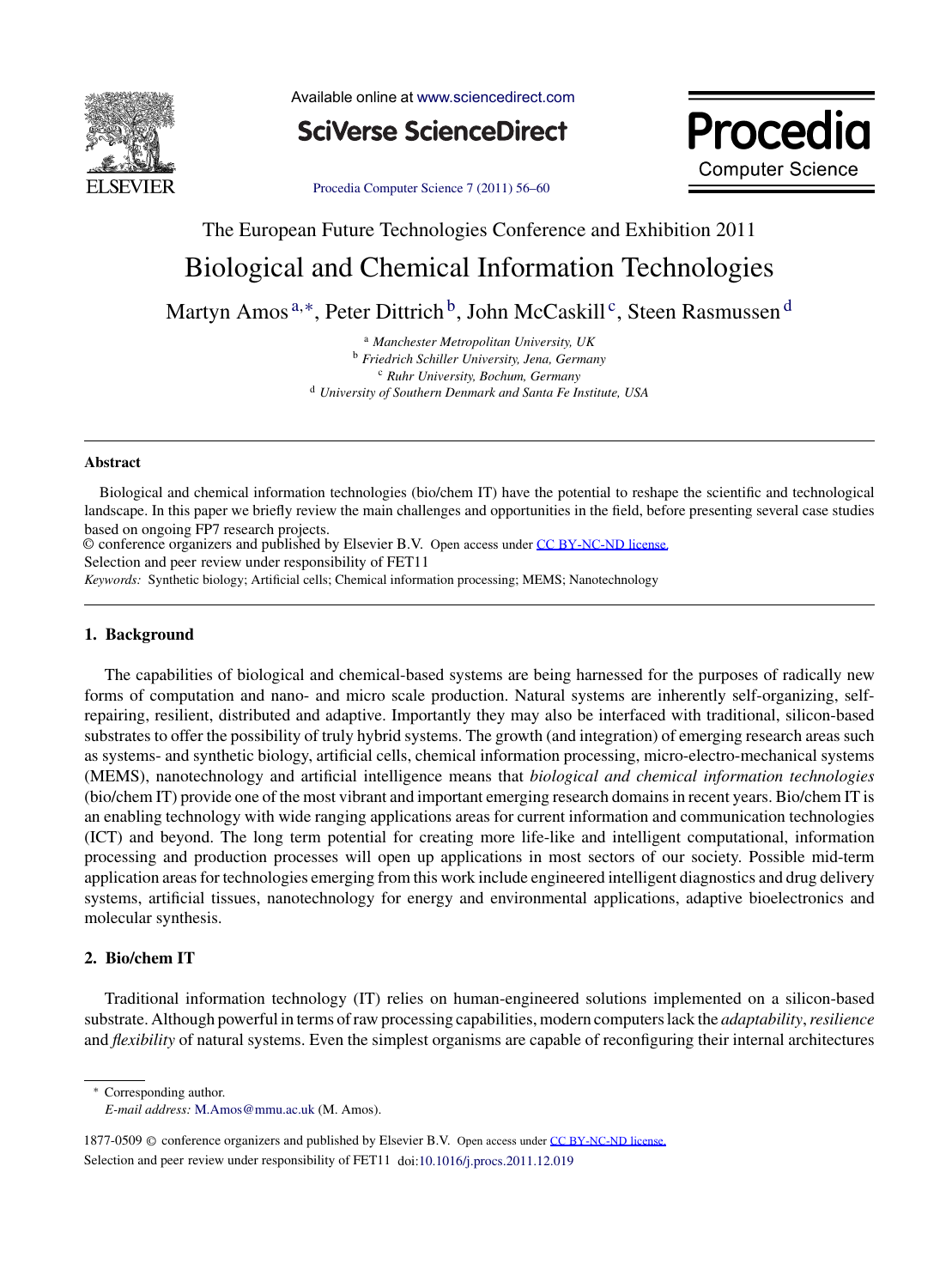in response to combinations of external signals and internal "programming; a process that is inherently *bio-chemical* in nature. The field of biological and chemical IT (bio/chem IT) seeks to harness the capabilities of natural and chemical systems. Rather than simply *deriving inspiration* from living systems, bio/chem IT researchers seek to *directly use* or *construct* these systems for the purposes of engineering and computation.

#### *2.1. State of the art, and research challenges*

Over the past few years, technological advances in chemistry, molecular biology, functional materials and engineering have brought biological and chemical information processing within our control. The ability to build, design and *grow* ICT systems that can exploit these processes will lead to revolutionary advances in the future.

The fundamental challenges facing bio/chem IT revolve around the *evolution*, *construction* and *control* of collections of individual elements, such as bacterial/neural cells, proto/artificial/minimal cells, or functional molecular complexes. These components will be capable of "intelligent" and designer-independent functioning, and be able to respond via self-assembly and/or self-regulation. In order to harness these systems, we require the ability to engineer and control chemistry at the micro-level, as well as being able to understand and control macroscopic, population-level behaviour. This will require a deeper understanding of the extraordinary natural engineering processes by which living cells operate, and how bio-chem elements interact with a MEMS matrix, as well as fundamental insights into the dynamics of large numbers of interacting agents.

## *2.2. Opportunities and impact*

The potential payoff from this field will be information processing systems that are *evolvable*, *self-replicating*, *self-repairing* and *responsive* to their environment (as well as having local intelligence), whilst also being capable of interfacing with existing silicon based ICT systems. Such capacity will open up a radically new form of technology that couples information processing with physical control and production at both the micro- and macro-levels. A breakthrough in this area would allow ICT specialists programmable algorithmic entry to the world of nanoscale chemical processes, as well as the self-organised power of cellular assemblies. In the future, we will require not top-down, directed assembly of structures, but the utilisation of interactions between components to *self-assemble* functional information processing materials of immense complexity.

## **3. Case studies**

In this Section we give brief summaries of the four projects that form the core membership of the COBRA (Coordination of Biological and Chemical IT Research Activities) Coordination Action. COBRA is supported by the EU FP7 Future and Emerging Technologies (FET) Proactive initiative (2010-2013). These projects all contributed short talks to a special *fet*<sup>11</sup> session, organized by COBRA<sup>1</sup>. The plenary talk was given by Dr Farren Isaacs of Yale University. Full details of all constituent projects, including links to websites, are at the COBRA webpage at <http://www.cobra-project.eu>.

## *3.1. BACTOCOM*

The main objective of the BACTOCOM project is to build a *general-purpose* platform for synthetic biology. Parts of the internal "program" of a bacterial cell (encoded by its genes, and the connections between them) may be "reprogrammed" in order to persuade it to perform human-defined tasks [\[2\].](#page-3-0) By introducing artificial "circuits" made up of genetic components, we may add new behaviours or modify existing functionality within the cell. Existing examples of this include a bacterial oscillator, which causes the cells to periodically flash, and cell-based pollution detectors that can spot arsenic in drinking water. The potential for bio-engineering is huge, but the process itself is made difficult by the noisy, unpredictable nature of the underlying material. Bacteria are hard to engineer, as they rarely conform to the traditional model of a computer or device, with well-defined components laid out in a fixed design.

<sup>1</sup> Full session details, including resources, at <http://www.cobra-project.eu/fet11.html>.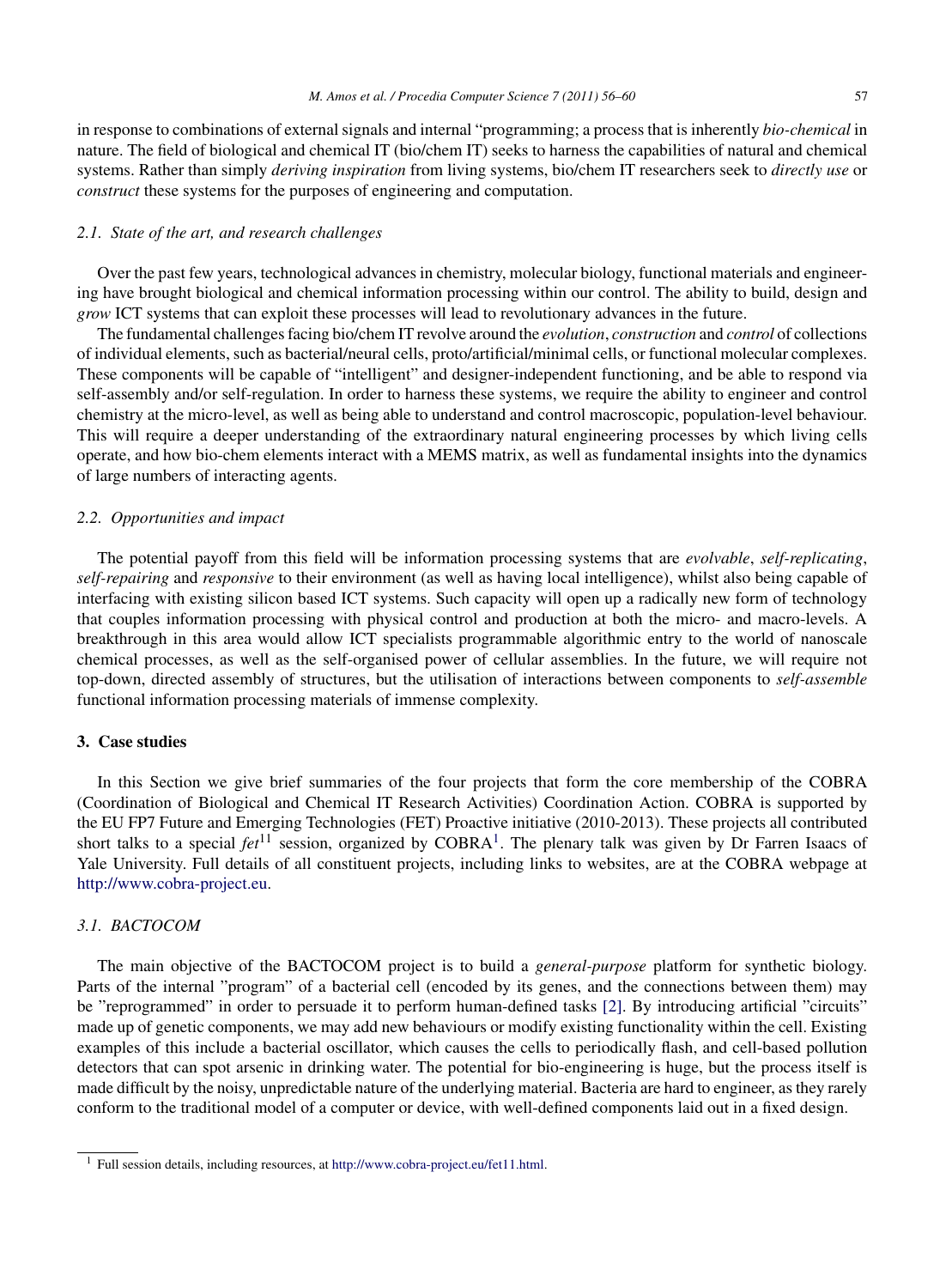We use the inherent randomness of natural processes to our advantage, by harnessing it as a framework for biological engineering. We begin with a large number of simple DNA-based components, taken from a well-understood toolbox, which may be pieced together inside the cell to form new genetic programs. A population of bacteria then absorbs these components, which may (or may not) affect their behaviour. Crucially, the core of our bacterial computer is made up of engineered microbes that can detect how well they are performing, according to some external measure, such as an oscillation period [\[1\]. B](#page-3-0)y performing massively-parallel bacterial random search, we quickly obtain functional devices without "top down" engineering.There are many potential benefits to this work, from both a biological and computing perspective. By uncovering new functional structures, we gain insight into biologicalsystems. This, in turn, may suggest new methods for silicon-based computing, in the way that both evolution and the brain have already done. In building these new bio-devices, we offer a new type of programmable, microscopic information processor that will find applications in areas as diverse as environmental sensing and clean-up, medical diagnostics and therapeutics, energy and security.

## *3.2. NEUNEU*

This project will develop and produce a robust and adaptable substrate for computing. *Droplets* containing a chemical reaction system enclosed in a lipid membrane are the basic computational units. These units can store chemical energy and can repeatedly respond to input signals with a change in their chemical state. The droplets communicate by exchanging signalling molecules that diffuse across membranes or move through transmembrane channel proteins, much like cells in a tissue. Architectures of interconnected droplets can emulate the switching networks of conventional information technology,albeit at a much slower speed. Their natural mode of operation, however, is fundamentally different from semiconductor-based technology, and more akin to nature's information processing mechanisms. The analogy with biological architectures extends beyond information processing, to their chemical energy supply, and also to the production of the units (for example, self-organisation of lipids at a water-oil interface constructs a self-healing membrane around the droplets).

Currently the NEUNEU project studies the properties of basic droplets in the wet-lab [\[8\].](#page-4-0) This study has identified configurations and parameter ranges suitable for information processing. Furthermore, novel microfluidic devices are built by rapid prototyping for automatic generation of droplets. *In silico*, simulators are constructed for different levels of abstraction. These facilitate modelling of the internal dynamics of droplets, in order to study approaches that make use of wave propagation within droplets [\[5\]. F](#page-3-0)or droplets with homogeneous internal activity and self-assembly processes, a novel rule-based approach is developed, which allows the simulation of relatively large architectures in three-dimensional space.

## *3.3. ECCell*

ECCell is an EU sponsored project funded in the ICT Future Emerging Technologies by the FET-Open program (2008-2011). The aim of the project is to establish a novel basis for future embedded information technology by constructing the first electronically programmable chemical cell. This will lay the foundation for immersed microand nanoscale molecular information processing with a paradigm shift to digitally programmable chemical systems ([Figure 1\).](#page-3-0)

ECCell is employing novel families of fully synthetic hybrid informational polyelectrolyte copolymers (not simply DNA), which simultaneously support all three cell functionalities. Their self-assembly under electric field control is the primary information processing mode of this technology [\[3\].](#page-3-0) Electrochemical reactions at digitally controlled electrodes regulate pH, microfluidic flow and metabolite concentrations. The research will establish an effective IT interface between microelectronic and molecular information processing, by demonstrating its use to achieve a hard chemical synthetic systems objective (an artificial cell) opening a platform for programming a novel chemical Living Technology at the microscale.

#### *3.4. MATCH-IT*

The full integration of programmed chemical synthesis and complex nanoscale function is a hallmark of information processing in living systems. In eukaryotic cells, the subcellular matrix involves a highly modular chemistry in which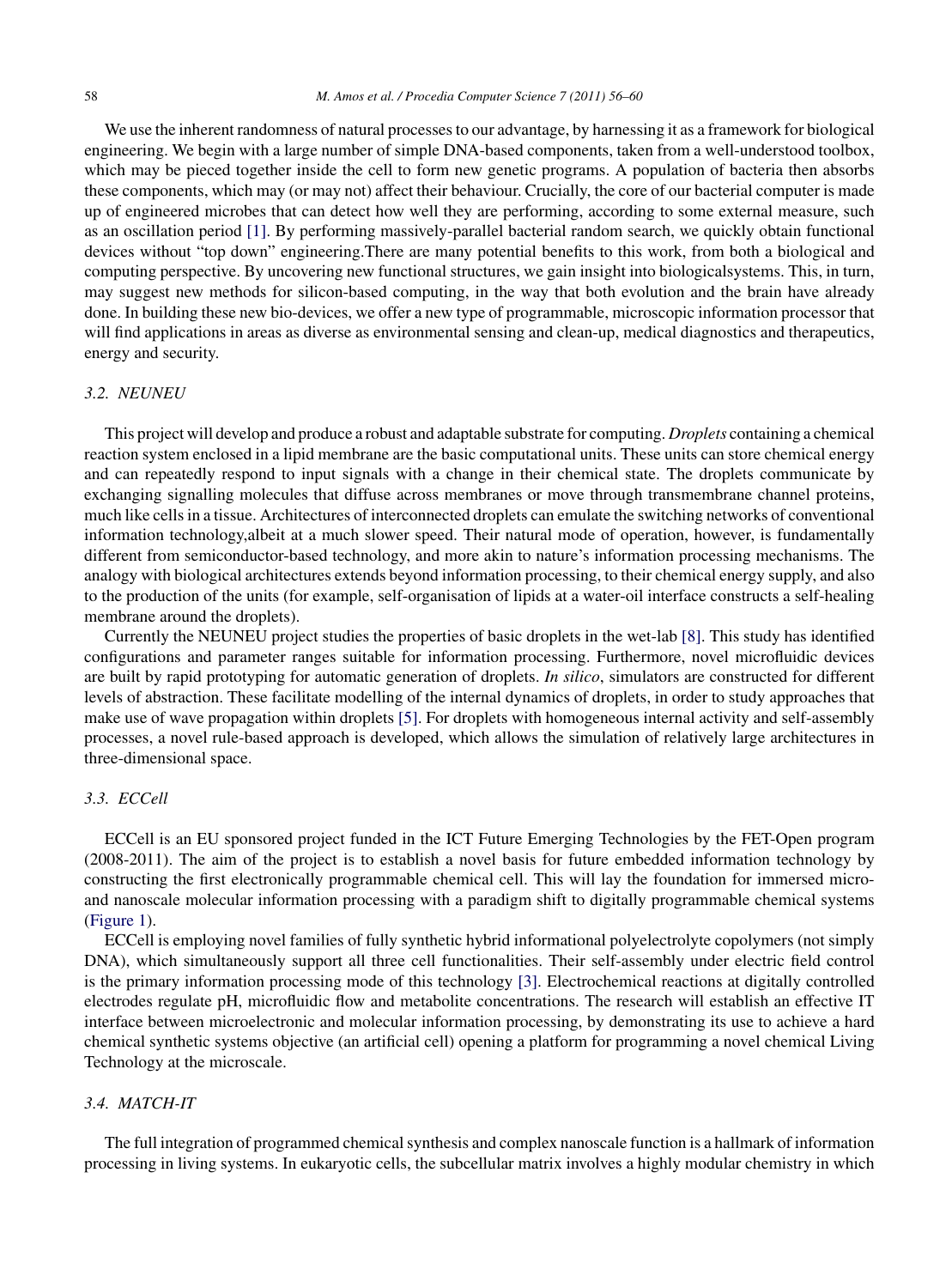<span id="page-3-0"></span>

Fig. 1. (Left) Tight local coupling of electronic and chemical layers in the ECCell project as proposed by McCaskill (2008) [\[7\]. S](#page-4-0)patially localized cells can grow and proliferate in the hybrid plane. Through the symmetric local feedback coupling, the role of the two layers can be made symmetrical, not just electronics controlling chemistry but also the chemistry controlling the electronics. Electronic chemical cell functionality is divided between the two layers: with both electronic and molecular genomes. (Right) Physical realization of programmable environment for electronic chemical cells. Microfluidic channels at the rear supply a continuous flow of chemicals and the system is connected via CCD cameras and FPGA chip to a monitoring computer. Chemical cells must combine self-replication, self-containment and self-regulation of resources (metabolism) enabling evolution to qualify as alive. Electronic chemical cells will do this in conjunction with a reconfigurable electronic system.

membranes delimit dynamic chemical containers of various sizes and functionalities. Functional units are actively transported by a protein assembly system throughout the cell, depending on the recognition properties of molecules on their surfaces, and the energy that fuels all these processes is embedded within the system. This project will abstract such a high-information-density and modular self-organizing chemical system and realize it in a more programmable way, as an interface connected to traditional computers, making novel use of MEMS technology and chemical addressing via DNA [4]. DNA address tags can be synthetically attached to other chemicals, and hence to a variety of containers. Like computer addresses, they can then be processed, as research in DNA computing has demonstrated.

Self-organizing container addressing allows micro- and nanoscale processing of any collection of chemicals that can be packaged in the containers [\[6\]. D](#page-4-0)NA-addresses can be used to bring containers together spontaneously exploiting parallel physical self-assembly. Addresses may be resolved with respect to an external address space (e.g. via immobilized DNA on surfaces or in gels) or by specifying binary or higher- order inter-container docking and thence content processing. In the design and analysis of such interactions we will derive inspiration also from membrane computing, a formal framework for information processing via package release chemistry. We aim to show that this concept can be applied to make chemical material processing programmable in a broad range of chemical systems, both in aqueous solution and in hydrophobic solvents. This will lay the groundwork for general addressable-container-based information and production chemistry.

#### **4. Conclusions**

Many of the complex challenges facing 21st century society will require solutions that transcend disciplinary boundaries. The focus of bio/chem-IT is the convergence of nanotechnology, information technology, biotechnology and artificial intelligence that is widely predicted to lie at the heart of the next technological revolution. Bio/chem IT science and technology has the potential to *fundamentally transform* healthcare, agriculture, energy, security, environmental science and many other areas of pressing concern.

## **References**

- [1] C. Brettschneider, R.J. Rose, S. Hertel, I.M. Axmann, A.J.R. Heck, M. Kollmann, A sequestration feedback determines dynamics and temperature entrainment of the KaiABC circadian clock, Molecular Systems Biology 6 (1) (2010).
- [2] J. Carrera, G. Rodrigo, A. Jaramillo, Model-based redesign of global transcription regulation, Nucleic Acids Research 37 (5) (2009) e38.
- [3] M. Frasconi, R. Tel-Vered, M. Riskin, I. Willner, Electrified selective "sponges" made of Au nanoparticles, J. Am. Chem. Soc. 132 (2010) 9373–9382.
- [4] M. Hadorn, P. Eggenberger Hotz, DNA-mediated self-assembly of artificial vesicles, PLoS One 5 5 (3) (2010) e9886.

[5] J. Holley, A. Adamatzky, L. Bull, B. De Lacy Costello, J. Ishrat, Computational modalities of Belousov-Zhabotinsky encapsulated vesicles, Nano Communication Networks 2 (1) (2011).